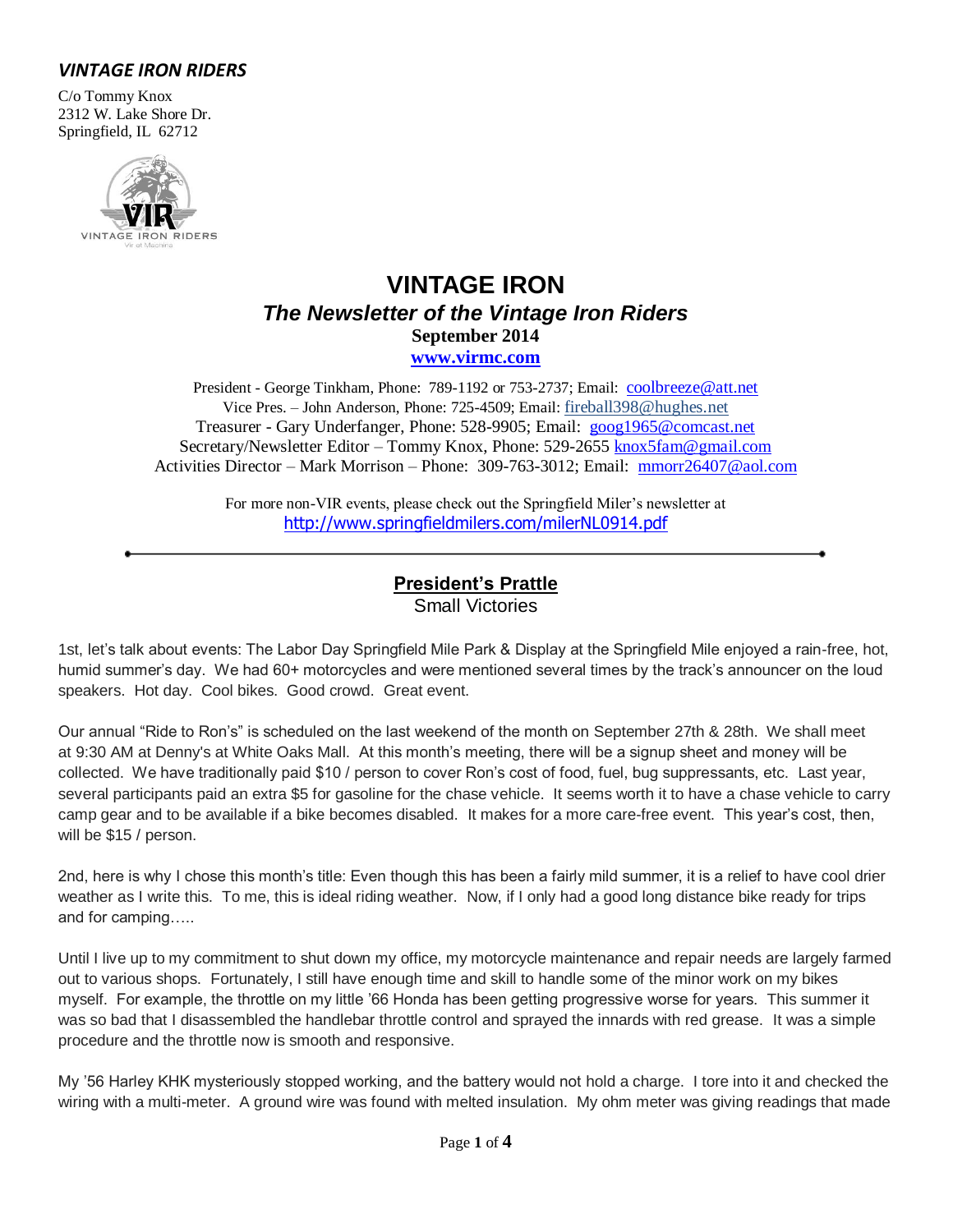me wonder if my irreplaceable ignition switch had gone bad. Fortunately, Emerson stopped by and quickly determined exactly what had happened. It took me a couple of days to correct the problem and to fabricate, glue, file, paint, and fit the things I thought Harley should have done in the first place. Now, all I have to do is drain the wet-sumped crankcase, and it should be ready to start.

These two little victories not only made my motorcycles more road-worthy, but they also lifted my spirits. We all need to win, and success comes in all sizes and degrees. In whatever form you find it, success feels good.

# **Bike Show and Ride**

The VIR is sponsoring a motorcycle show at Capital City Motorsports, 2756 S. Sixth Street, on Saturday, September 13. Registration begins at 10:00 am with the show from 12:00 to 4:00 pm. Judging to be completed at 3:00 pm. The show is open to all riders. Entry fee is \$10. There will be nine (9) categories for judging and trophies for first place finishers.

Head West Sub Shop is providing sandwiches. The club is providing chips and soda for a recommended donation. Bring a lawn chair, wear a VIR shirt, and invite as many people as you can.

# **Tail of the Possum**

Sunday morning, September 14, the Langheim family is sponsoring a memorial run called "Tail of the Possum" (10 curves in 300 miles) departing the train depot in Chatham, IL at 10:30 am for a 135-mile round trip ride to the Boatel Restaurant in Naples, IL. We will make a stop in Jacksonville where 50/50 tickets will be sold and prizes awarded. A buffet lunch will be available at the beautiful Boatel Restaurant which overlooks the Illinois River. This is a memorial for Ernie Langheim, who was a police officer who rode an Indian motorcycle and used St. John's Hospice at the end of his life. Therefore, the Langheim family has a genuine passion for the St. John's Hospice Program. All proceeds from the Bike Show and the Tail will go toward St. John's Hospice. This ride is open to all motorcyclists. Additionally, tee shirts will be available for purchase. For more information, please call 217-652-8996 or email sloindian@comcast.net.

## **R2R**

On Saturday, September 27 a group of riders will be going to western IL to camp out at George Tinkham's family farm. Food for two (2) meals and lodging is \$15/person. There are some great roads and sweet fellowship to be enjoyed by those who go. Special thanks to Hank Charles who has volunteered to drive the chase truck and trailer. **Be ready at the September meeting to pay your money and make a commitment.** For those of you who've never been, Ron Tinkham has the largest supply of British and Italian motorcycles in Illinois.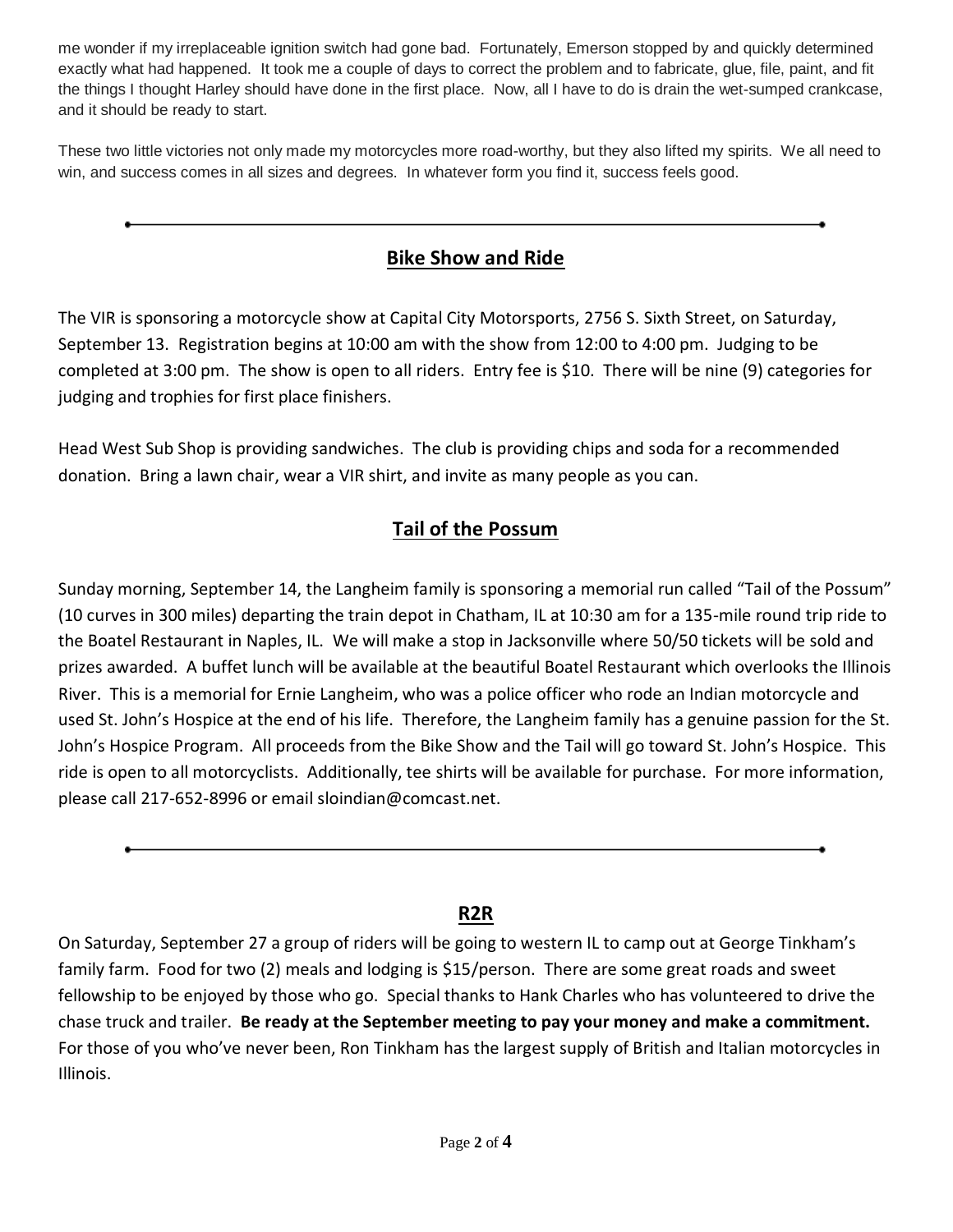### **Upcoming Elections**

There is a need for a candidate to fill the position of Secretary/Newsletter Editor. Requirements are attending monthly executive board meetings and taking notes at monthly meetings, and preparing the monthly Newsletter.

### **Monthly Meeting**

Please attend, order food, enjoy a beverage, and tip the wait staff as Rt. 66 provides a meeting room at no cost to the club.

### **Welcome to New Members**

Welcome to new members, Larry and Melissa Rowely. Welcome back to Tommy Garber.

### **Advertisement**

Gooch Printing 140 Lenox a full service printer and a great asset to VIR Call 522 7575 for any copy or printing needs. Jim also offers classes on gun safety and concealed carry.

### Minutes of Meeting **Vintage Iron Riders Capital City Motorsports Aug. 20, 2014**

Pizza available at 6:00 pm. Socialized until 7:00, at which time the meeting was called to order by President George Tinkham. Pledge was taken and cell phones were turned off. Minutes approved from July meeting. President Tinkham wants an abbreviated meeting.

**Activities:**

**Labor Day Mile –** Hank Charles volunteered to clean up.

**Sept. 13 Bike Show/Sept. 14 Slowest Indian –** trophies are needed. Food available for suggested donation. Knox to check on Port a Potty.

**R2R –** Sept. 27-28.

**Treasurer's Report:** The Jeff White Memorial fund has 3,087.40 and the General fund has \$2,368.25 for a total of \$5,465.65.

#### **Products:**

John Anderson took orders for merchandise, order goes in on Thursday.

#### **Moto GP:**

Ross Ely thanked Mark Morrison for donating tickets. Ross had a great time.

#### **Rauner Ride:**

Several VIR members accompanied gubernatorial candidate Bruce Rauner in to the IL State Fair.

**New Business:**